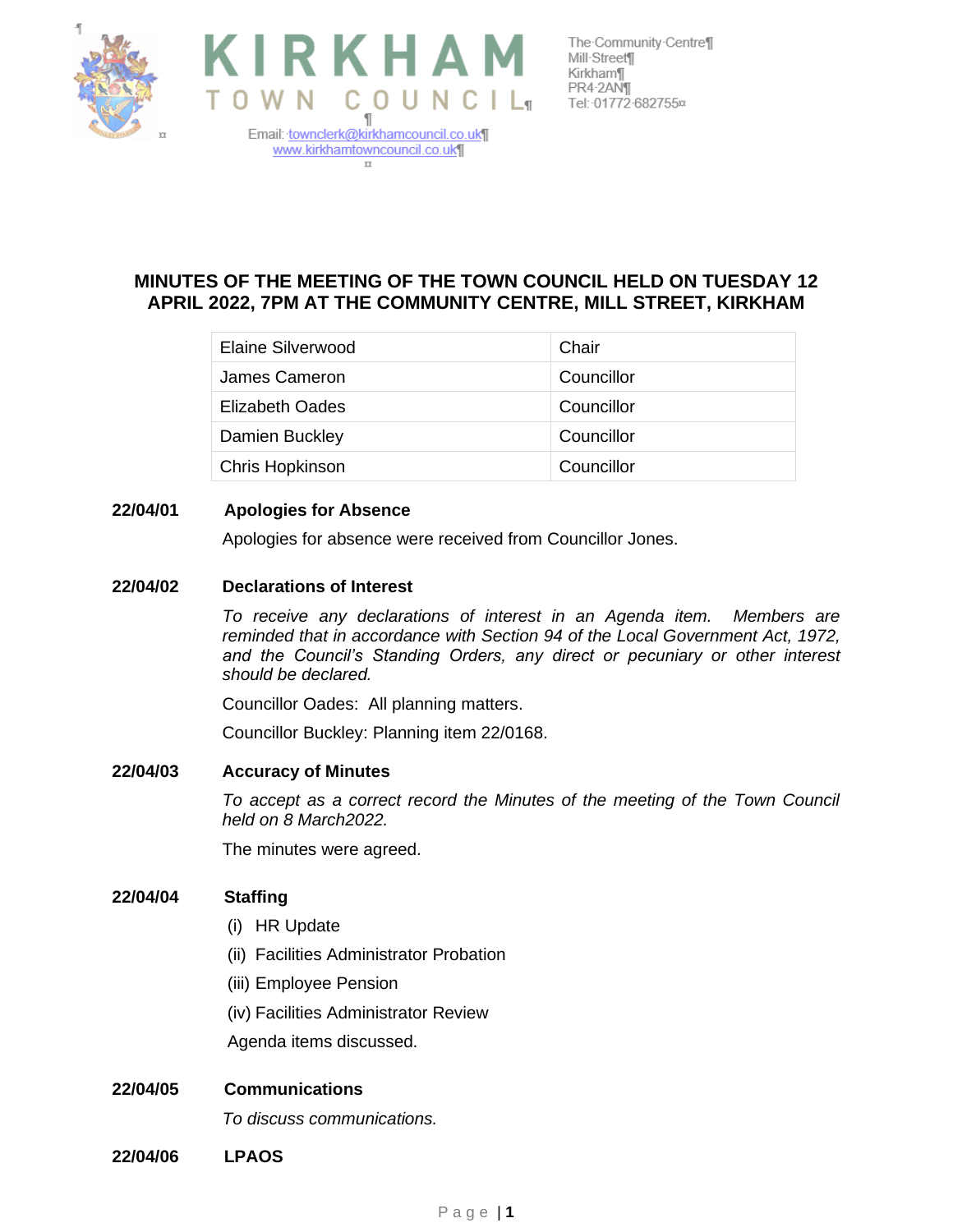



 $\Omega$ 

The Community Centre¶ PR4-2AN¶ Tel: 01772 682755¤

Invoice for grasses. The detail of the contract (including how many years) needs to be verified.

## **ACTION: Councillor Oades to contact Fylde Borough Council**

### **22/04/07 Planning**

| 21/0751 | Car park, Segar Street.   | No objection                                                             |
|---------|---------------------------|--------------------------------------------------------------------------|
| 22/0179 | 12 Carrwood Drive         | Development has begun.                                                   |
| 22/0250 | 82a Poulton Street        | No objection.                                                            |
| 22/0180 | Bungalow, Woodlands Ave   | Agreed subject to conditions.                                            |
| 22/0168 | Kirkham Conservative Club | Objection.                                                               |
| 22/0273 |                           | 1 <sup>st</sup> Floor, 82 Poulton Street Approval subject to conditions. |

## **22/04/08 Mayor Announcements**

To receive reports

- (i) Laptop purchase agreed.
- (ii) Change of signatories to bank account, agreed to one authorisation payment run per month.
- (iii) Lights at the Community Centre, quotes awaited.
- (iv) Councillor Hopkinson to supply tarpaulin for Christmas lights.
- (v) Authority to obtain plumber for toilets at the Community Centre. Taps also to be changed.
- (vi) Quotes required for windows in the main hall.

#### **22/04/09 Finances**

To agree payment of invoices received.

All invoices agreed with the exception of Seabreeze Elite Cleaning Services, query if charge relates to a 5-week month. The Council noted an additional charge relating to the window cleaning, this was attributable to eggs being thrown at the windows.

**22/04/10 Letter to M. Bentham and review of furniture at Community Centre and William Segar Hodgson Pavilion**

Deferred.

#### **22/04/11 Feeding Ducks**

The Town Clerk has written a response, email sent 19 April 2022.

**22/04/12 Bookings at Council run premises**